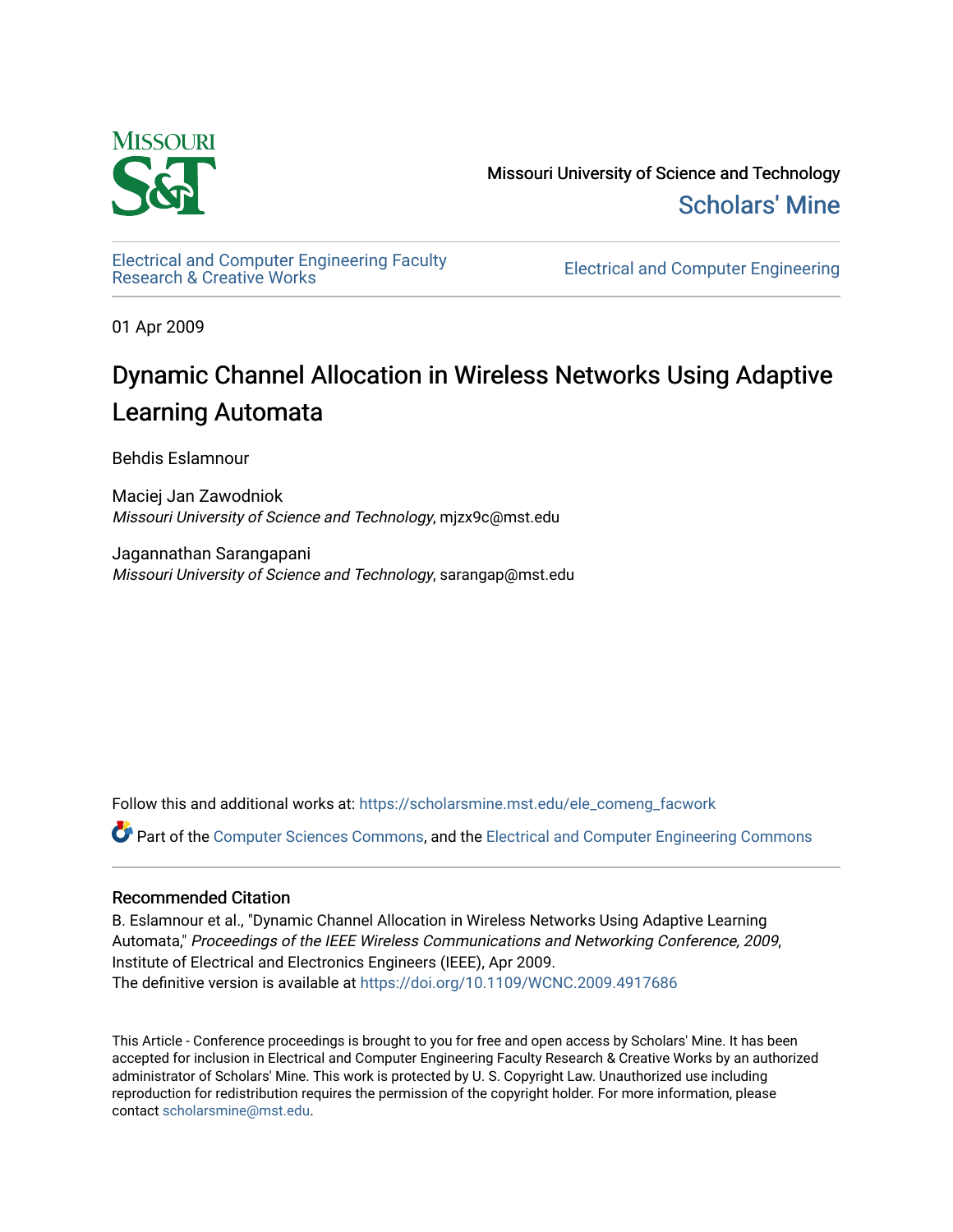# *Dynamic Channel Allocation in Wireless Networks using Adaptive Learning Automata*

Behdis Eslamnour Department of Electrical and Computer Engineering Missouri University of Science and Technology Rolla, MO, USA ben88@mst.edu

Maciej Zawodniok Department of Electrical and Computer Engineering Missouri University of Science and Technology Rolla, MO, USA mjzx9c@mst.edu

S. Jagannathan Department of Electrical and Computer Engineering Missouri University of Science and Technology Rolla, MO, USA sarangap@mst.edu

*Abstract***—The bandwidth utilization of a single channel-based wireless networks decreases due to congestion and interference from other sources and therefore transmission on multiple channels are needed. In this paper, we propose a distributed dynamic channel allocation scheme for wireless networks using adaptive learning automata whose nodes are equipped with single radio interfaces so that a more suitable channel can be selected. The proposed scheme, Adaptive Pursuit Reward-Inaction, runs periodically on the nodes, and adaptively finds the suitable channel allocation in order to attain a desired performance. A novel performance index, which takes into account the throughput and the energy consumption, is considered. The proposed scheme is adaptive in the sense that probabilities in the each step are updated as a function of the error in the performance index. The extensive simulation results in static and mobile environments provide that using the proposed scheme for channel allocation in the multiple channel wireless networks significantly improves the throughput, drop rate, energy consumption per packet and fairness index.** 

*Index Terms***—** *adaptive reward-inaction, channel allocation, learning automata, wireless ad hoc sensor networks***.** 

# I. INTRODUCTION

T is widely believed that the wireless networks are being IT is widely believed that the wireless networks are being<br>limited by the lack of the available spectrum, and at the same time the spectrum is not efficiently utilized. Spectrum utilization can be improved using spatial techniques, frequency, modulation techniques, *etc*. As a consequence, newer concepts such as software-defined radios and cognitive radios were made possible [1]. While the cognitive radios are not limited to spatial and temporal spectrum utilization, the spatial channel reuse approach in wireless networks has been vastly investigated [2] - [6].

The bulk of the research on multiple channel allocation is notably done for mesh networks [3], WLANs with infrastructure [4], cellular networks [6] and cognitive radio networks [5]. The multi-channel allocation problem has been investigated for the networks in which the nodes are equipped with either multiple-radio interface [7]or single-radio interface [2][4][8]. In the single-radio approach, the radios switch between the channels frequently in order to minimize interference and collision between the simultaneous transmissions in the same communication range. Usually in this approach, all the nodes periodically switch to a common channel for channel co-ordination, and then switch to different data channels to conduct the simultaneous transmissions. Therefore the switching delay (80-100 µs [2]) becomes one of the overheads increasing the network end-to-end delay. Additionally, synchronization is required in these schemes.

In the case of multiple-radio interface approach, usually one interface is dedicated to the control signals, and the remaining channels are allocated for simultaneous transmission of data thus increasing temporal and spatial spectrum utilization and not requiring synchronization. Further, utilizing multiple radios reduces the need for frequent channel switching, and hence the switching overhead is significantly less than that in the single-radio approach. However, the cost of additional radios and their energy consumption must be taken into account.

By contrast, in this paper, we propose a distributed dynamic channel allocation scheme for wireless networks and in particular wireless sensor networks whose nodes are equipped with single radio interface due to their low cost requirement. Therefore, synchronization is required in this scheme. The periodic nature of this algorithm makes it dynamic and enables the channel allocation to adapt to the topographic changes, possible loss of some channels, mobility of the nodes, and the traffic flow changes. The adaptive pursuit reward-inaction learning algorithm runs periodically on the nodes, and adaptively finds the optimum channel allocation that provides the desired performance (or closest to the desired performance). Unlike the linear and nonlinear schemes in which the reward and penalty values were functions of the probabilities, we examine an adaptive updating scheme in which the reward and penalty values are functions of the error between the desired and the estimated performance of the current channel allocation. By selecting realistic desired performance metric, the convergence of the algorithm is guaranteed.

978-1-4244-2948-6/09/\$25.00 ©2009 IEEE

Authorized licensed use limited to: Missouri University of Science and Technology. Downloaded on April 05,2010 at 14:24:17 EDT from IEEE Xplore. Restrictions apply.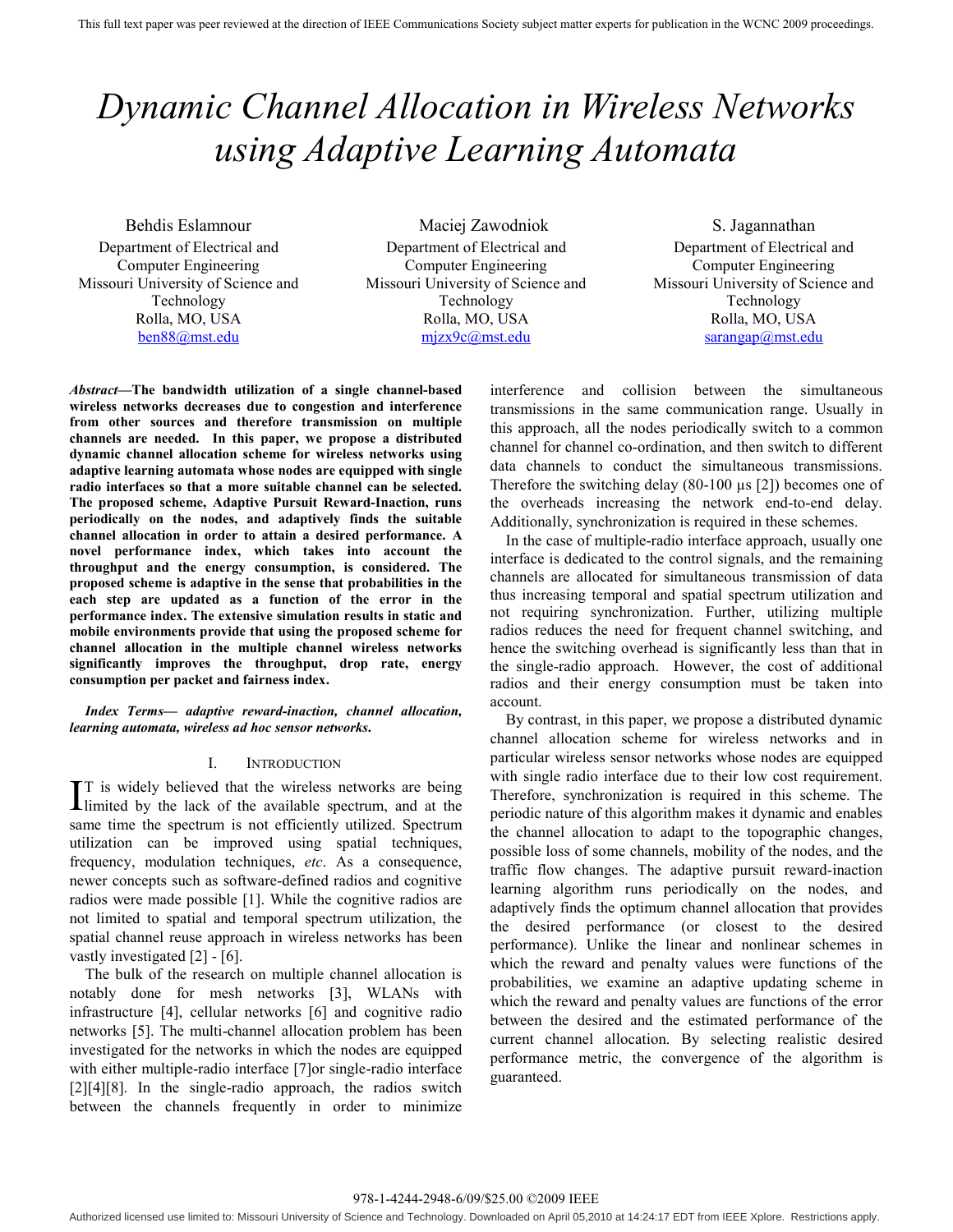# II. METHODOLOGY AND ALGORITHM

# *A. Methodology*

In the proposed algorithm, the nodes periodically switch between the control stage,  $T_c$ , and data transmission stage,  $T_d$ (See Figure 1). Each data transmission period,  $T_d$ , is comprised of the individual time slots,  $T_s$ . As an initial assumption, we consider peer-to-peer networks in which all nodes are equipped with a single radio. We also assume that routes have been established by a proactive routing protocol such as optimal link state routing (OLSR) [12]or optimal energy delay routing (OEDR) [13]. During  $T_c$ , all nodes are on one common channel to communicate the control signals. It is possible that one or more of the channels get highly affected by external interference and the network would lose these channels temporarily or permanently.

In order to maintain the network connectivity in the sense of exchanging the control signals, we propose having a unique sequence of all the channels. In the event of a loss of a control channel, the nodes would try the next channel in the sequence as the control channel during  $T_c$ . The control signal carries schedule of the time slots for the links in the subsequent data transmission period. During the time scheduling, groups of non-intersecting links are scheduled for each  $T_s$  time slot. Also broadcast communications and route discovery are performed during  $T_c$  period. After the  $T_c$  stage, the data transmission stage,  $T_d$ , begins. During each  $T_s$  time slot of  $T_d$ , channels are allocated to the links previously assigned to the  $T_s$ . The channel allocation algorithm is an iterative algorithm during which the channel allocation is refined. Due to the iterative nature of the algorithm, each  $T_s$  is divided into smaller time slots, T<sub>mini</sub>, separated by T<sub>g</sub> – guard bands. The probabilities and parameters of the channel allocation algorithm are updated for each link from one  $T_{\text{min}}$  to the next.



**Figure 1.** Control and data time slots within the data transmission period.

By periodically repeating the  $T_c$  and  $T_d$  stages, the channel allocation becomes dynamic. In addition, the network can adapt to the topographic changes, mobility of the nodes, and the changes in the traffic flow. Also in the event of control channel,  $C_c$ , loss the next channel in the sequence will be used as the control channel. It must be noted that this sequence is a common knowledge among all the nodes in the network. Any eligible external node that tries to join the network would send out join-request signals periodically and listen in the intervals. It would be able to join the network during one of the  $T_c$ periods, and obtain the sequence and other necessary information about the network.

We also propose using the control channel as one of the available channels for data transmission during the  $T_d$  period. By utilizing this additional channel during  $T_d$  instead of dedicating it to the control signals and using it only during  $T_c$ , the spectrum utilization can be increased.

# *B. Algorithm*

During each  $T_s$ , the learning algorithm is run on each transmitter node, *i*, separately. We first use the Adaptive Pursuit Reward-Inaction (PRI) which is an extended version of Distributed PRI [9], [10]. Unlike the DPRI, in the Adaptive PRI scheme the update value,  $\theta(k)$ , of the probabilities is not a constant anymore. The update value of the probability is now a function of the error,  $\Delta(k)$ , of the performance metric. We chose DPRI algorithm because of the faster convergence provided by it [9]. The Adaptive PRI algorithm is presented in Section B.1. However, it appears that depending on the conditions that determine whether the environment response is satisfactory or unsatisfactory, the channel allocation on some links might always result unsatisfactory response. This would result in 'left-out' links, whose channel selection probabilities are not updated due to the 'reward' property of the algorithm.

In order to eliminate this issue, we propose the Adaptive Pursuit Reward-Penalty (PRP) learning scheme. The 'reward' behavior of this scheme is the same as the Adaptive PRI. On the other hand, in the case of unsatisfactory environment response for a channel selection, the probability of selecting that channel (if that channel is not the channel with the highest performance among the channels) is decreased, and the probabilities of selecting the other channels are increased. Although this scheme eliminates the 'left-out' links problem, it has a rather slower convergence because of increasing the probabilities of some of the non-optimal channels in the 'penalty' scheme.

The performance metric of the network used in this paper was defined as  $\phi^* = \left(\frac{H}{F}\right)^2$ *E desired* ⎠ ⎝ where  $H$  is the desired percentage of the successful transmissions and *E* refers to the desired

consumed energy per one successful packet transmission. By this definition, the unit of the performance metric  $\phi^*$  becomes packets/joule. Therefore, by selecting a realistic desired performance metric, the objective is to find the optimum channel allocation that provides a higher performance in terms of throughput defined in terms of a target value. A large value of  $\phi^*$  indicates successful transmission of more packets. Hence, this performance metric covers both the throughput and the energy efficiency of the network.

The nonlinear pursuit reward-inaction scheme is given by: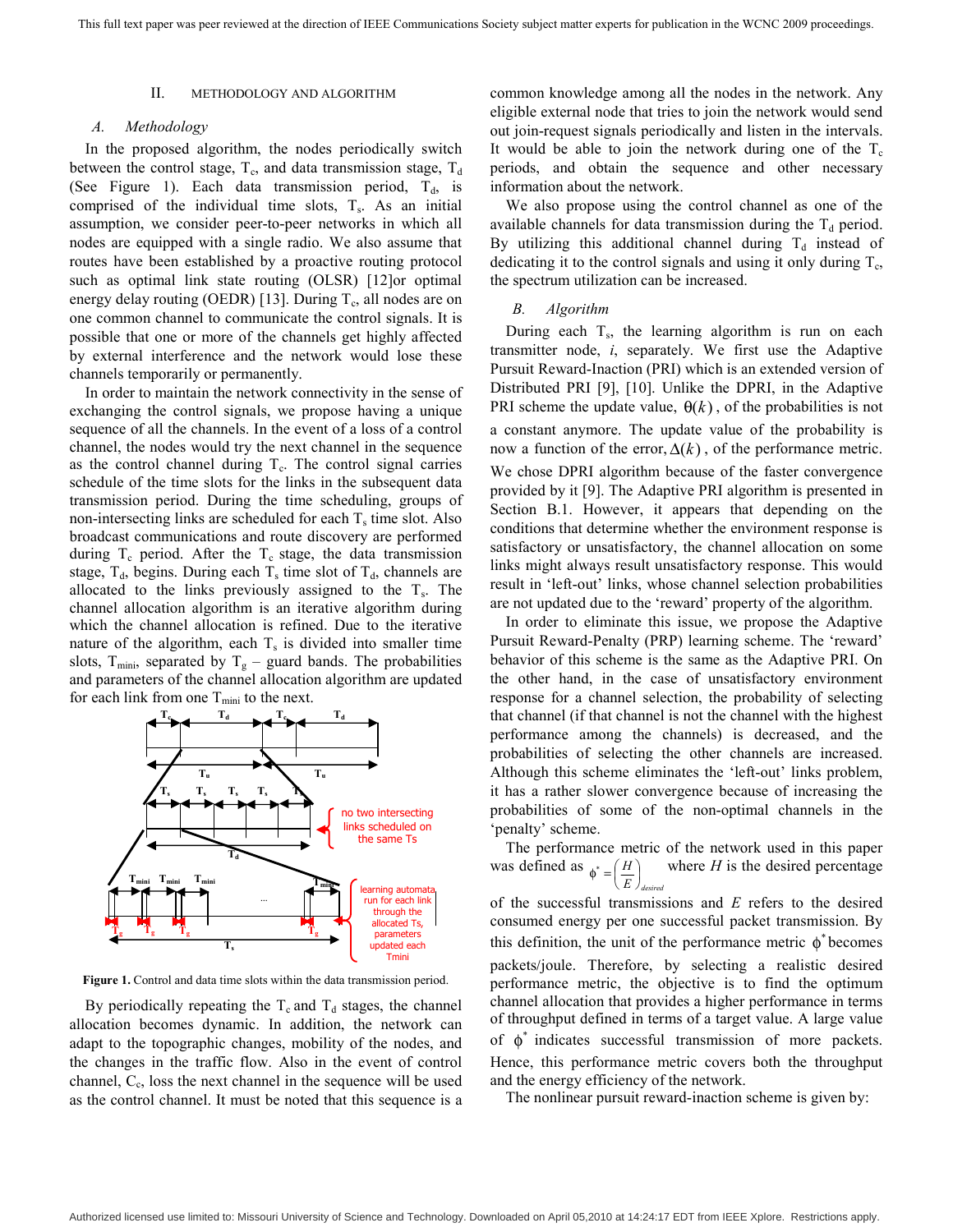1) Initially, the probability of selecting any of the channels, *j*, on any node, *i*,  $p_i^j(0)$ , is set to  $1/N$ , where *N* is the number of available channels.

2) Select a channel according to the probability distribution,  $p_i^j(k)$ . Transmit packets during the transmission interval.

3) Based on the measured feedback, update  $J_i^j(n)$ ,  $L_i^j(k)$  and  $e_i^j(k)$ .  $J_i^j(n)$  is the percentage of successful transmissions on node *i* while using channel *j*, and  $L_i^j(k)$  is the number of times that channel *j* was selected for node  $i$  from time 0 till  $k$ . 4) If  $L_i^j(k) \ge M$ , update  $\hat{H}_i^j(k)$ ,  $\hat{E}_i^j(k)$  and  $\hat{\phi}_i^j(k)$  and continue on step 5. Otherwise, go to step 7.

 $\hat{H}_{i}^{j}(k)$  is the average estimated throughput over a window of M,  $\hat{E}_i^j(k)$  is the average estimated consumed energy over a window of *M*, and  $\hat{\phi}^j$  (*k*) is the estimated performance of channel *j* for node *i* at time k.

$$
\hat{H}_{i}^j(k) = \frac{1}{M} \sum_{n=L_i^j(k)-M+1}^{L_i^j(k)} J_i^j(n) \quad \hat{E}_i^j(k) = \frac{1}{M} \sum_{n=L_i^j(k)-M+1}^{L_i^j(k)} \hat{\varphi}_i^j(k) = \frac{\hat{H}_i^j(k)}{\hat{E}_i^j(k)}
$$
\n
$$
\hat{\varphi}_i^j(k) = \begin{cases}\n0, & \text{if } \frac{\hat{\varphi}^* - \hat{\varphi}_i^j(k)}{\hat{\varphi}^*} < \delta \\
0, & \text{if } \frac{\hat{\varphi}^* - \hat{\varphi}_i^j(k)}{\hat{\varphi}^*} < \delta \\
1 & \text{otherwise}\n\end{cases} \tag{1}
$$

where  $\beta_i^j(k)$  is environment response for selecting channel *j* by node *i* at time *k.*

 $\int$  if  $\beta_i^j(k) = 0$ , the automaton will be rewarded

 $\int$ *if*  $\beta_i^j(k) = 1$ , the automaton will not be rewarded

6) Detect the channel index,  $\hat{m}_i$ , that provides the best estimated performance,  $\hat{\phi}_i^j(k)$ . Update the probabilities if the environmental response was satisfactory.

If 
$$
\beta_i^j(k) = 0
$$
,  $\begin{cases} p_i^{\hat{m}_i}(k+1) = 1 - \sum_{j=1, j \neq \hat{m}_i}^N p_i^j(k+1) \\ p_i^j(k+1) = p_i^j(k) - \theta(k) \quad \forall l \neq \hat{m}_i \end{cases}$   
where  $\theta(k) = \begin{cases} \gamma \cdot |\Delta(k)| \\ \lambda \cdot |\Delta(k)| \\ \phi^*, \end{cases}$  if  $-\delta < \frac{\Delta(k)}{\phi^*}$ 

such that  $0 \le \theta(k) < 1$  and  $\Delta(k) = \phi^* - \hat{\phi}_k^j(k)$ , 7) Continue to the next iteration, step 2.

Next, the proof of convergence of the algorithm is presented. The theorems and proofs follow the general method used in [9]. Theorem I establishes that for each node that is running the algorithm, if after a certain time, the channel allocation results in a better performance for one channel compared to the other channels, the probability of selecting that channel approaches one. Theorem II establishes that for each node and each channel, there exists a time that the channel has been selected by the node for at least *M* times. This guarantees having the average values of the throughput, delay and consumed energy, which are required for the calculation of the performance.

**Theorem I:** Suppose there exists an index  $m_i$  and a time instant  $k_0 < \infty$  such that  $\hat{\phi}_i^{m_i}(k) > \hat{\phi}_i^{j}(k)$  for all *j* such that  $j \neq m_i$  and all  $k \geq k_0$ . Then there exists  $\gamma_0$  and  $\lambda_0$  such that for all resolution parameters ( $\gamma < \gamma_0$ ,  $\lambda < \lambda_0$ ),  $p_i^{m_i}(k) \rightarrow 1$ with probability 1 as  $k \to \infty$ .

**Proof**: See Appendix A.

**Theorem II:** For each node *i* and channel *j*, assume  $p_i^j(0) \neq 0$ . Then for any given constant  $\delta_0 > 0$  and  $M < \infty$ , there exists  $\gamma_0 < \infty$ ,  $\lambda_0 < \infty$  and  $k_0 < \infty$  such that under the discrete pursuit reward-inaction algorithm, for all learning parameters  $\gamma < \gamma_0$  and  $\lambda < \lambda_0$  and all time  $k > k_0$ :

**Pr{**each channel chosen by node *i* more than *M* times at time  $k$ **}** ≥ 1 − δ<sub>0</sub>.

**Proof**: See Appendix A.

# IV. SIMULATION RESULTS AND DISCUSSIONS

In this section, we present the numerical results of running the adaptive PRI learning algorithm on a set of peer-to-peer wireless networks with varying traffic, mobility, and number of nodes using network simulator NS-2. The networks are consisted of 50 single-radio wireless nodes located in an area of 100m×100m, while the communication range of the nodes are at 250m. As a result, a dense network topology is created where a single channel is not able to provide sufficient quality of service (QoS). Traffic is generated by a constant bit rate (CBR) sources with data rates equal to 2 Mbps and packet size equal to 1024 bytes. The simulations considered networks with up to 11 orthogonal channels whose bandwidth is set to 11 Mbps. The objective of the multi-channel protocol is to allocate the available channels to the links such that the performance converges to a desired value as defined in (0). The target value  $\phi^*$  and the updated parameters were set for different scenarios such that the desired performance is achievable. The nodes start without preferred channel and switch between channels until they find the one that provides the desired performance. The width of the moving average window, M, was selected to be 5.

#### *A. Static Scenario*

This simulation scenario considers single time slot duration, Ts, where all nodes are contending for the channels. The network topology is static for the whole simulation duration in order to observe the convergence time of the presented schemes.

Figure 2 illustrates an example of channel switching and allocation using the Adaptive PRI for a randomly selected simulation with 50 nodes and 10 channels. Initially, the flows randomly switch between all available channels since each link starts with equal probability of selecting the channels. When the nodes collect statistical results from the initial iterations, they evaluate the performance for each channel and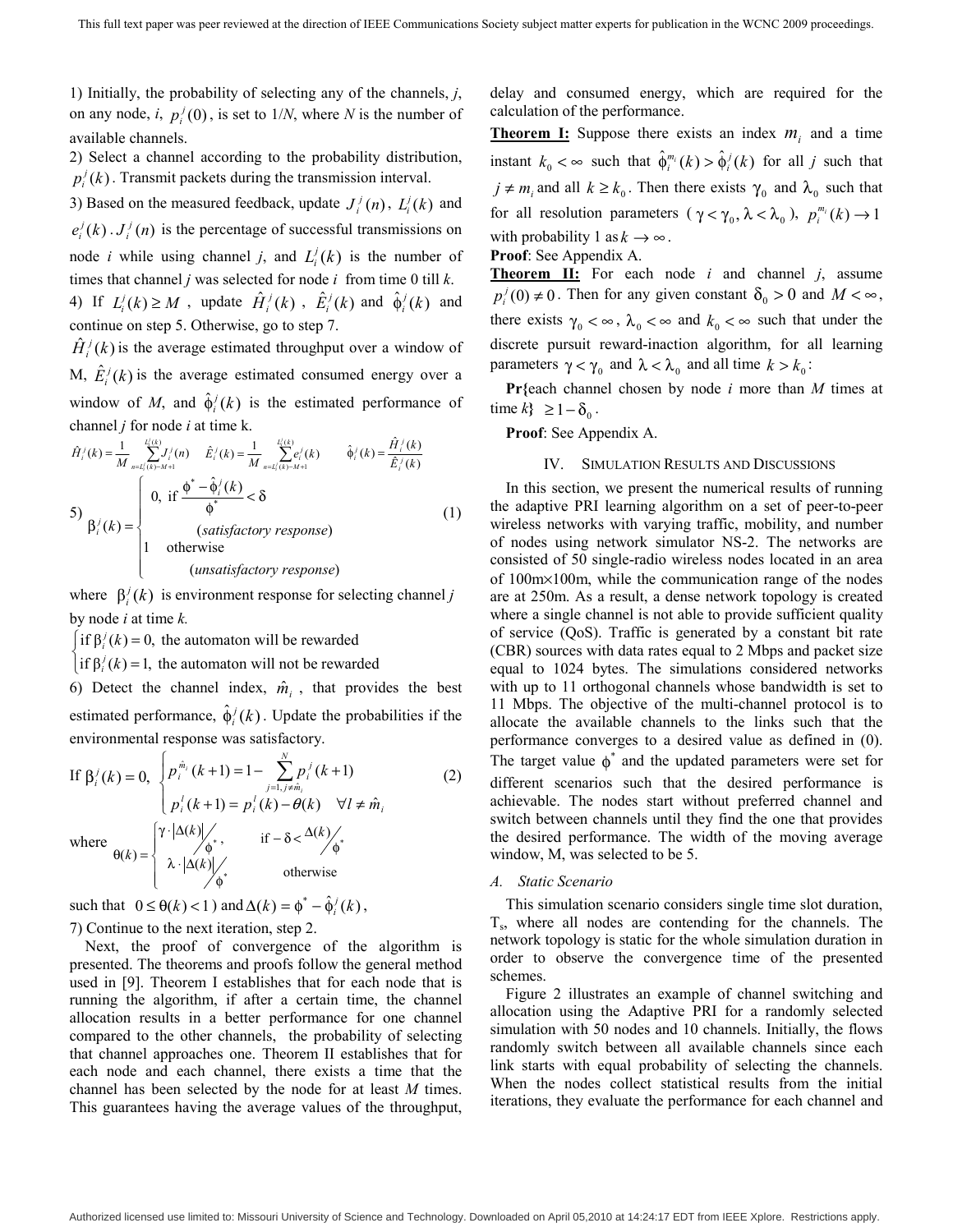start updating the channel selection probabilities. Over time the nodes learn if the initial channel selection is successful. If the desired performance is not achieved, they will switch to other channels and evaluate alternative channel allocations. Once the desired performance is met the nodes reinforce the channel selection by adjusting corresponding probabilities. Afterwards, the channel switching stops since nodes find the adequate channels thus resulting in collision and packet drop.



**Figure 2.** The converged channel allocation for the 21 links in a network of 50 peer-to-peer nodes (25 links), using the Pursuit Reward-Inaction learning automata.

The throughput (not shown) is low when the nodes frequently switch during convergence phase since often two or more nodes will select the same channel thus resulting in collision and packet drop. Once the appropriate channel allocation is found, the channel switching stops and the throughout increases to the maximum level.

# *B. Static Scenario – starting flows at different times*

The learning algorithm was run on the networks of 50 nodes with up to 11 orthogonal channels. Three flows start at second 2, then seven more flows start at second 3 and finally fifteen more flows start at second four. The standard 802.11 protocol was also run on the networks to compare its performance to the performance of the learning algorithms. This was done by *a)* using a single channel, and *b)* using 10 channels and randomly allocating them to the links. For each case, the simulation was repeated using 10 random scenarios, and the average of the 10 repeated simulations were used in result analysis. The achieved throughput by applying the different methods is presented in Table I.

It is noticed that as the number of channels used in the Adaptive PRI learning schemes is increased, the throughput is significantly increased compared to the single-channel 802.11 scenario. The increased throughput is provided by the additional capacity of the additional channels. For the case of 25 flows, the Adaptive PRI with 10 data channels provides an improvement of 13 times in throughput compared to a singlechannel 802.11. When there are 25 flows in the network and only one channel is provided, the network is so congested that it provides a throughput of only 3 for the 25 flows.

However, when the Adaptive PRI is used on 10 channels, it provides a higher capacity though not the capacity required to eliminate the congestion. The capacity provided by the 10 channels is almost 10×capacity of each channel. The capacity of each channel for data packets in 802.11 is almost half of the channel bandwidth. We had chosen a standard channel bandwidth of 11Mbps in the simulations. Therefore the total throughput of 39.58 Mbps is reasonable compared to the total capacity of almost 50 Mbps, since there is a noticeable congestion in the network. Also for the same case of 25 flows, PRI with 10 data channels provides an improvement of 1.22 times in throughput over random allocation of 10 channels. Using the Adaptive PRI algorithm for the networks of 6 nodes and 20 nodes, the maximum possible throughput (6 Mbps and 20 Mbps, respectively) can be achieved by utilizing 3 and 10 channels respectively, which will allocate a different channel to each link. However, for the network of 50 nodes saturation and high drop rate are inevitable, although the throughput is improved significantly by increasing the number of channels. As the number of nodes in the network increase, the number of contending nodes during the time slot,  $T_s$ , and mini slot,  $T_{\text{min}}$ , increases. This can result in a case that some nodes do not get any chance to transmit during  $T_{\text{min}}$ . Hence with a performance much smaller than the desired performance (i.e., unsatisfactory environment response), due to the "reward" characteristic of the learning algorithm, probabilities of channel selection would not be updated for them.

Table I also presents the drop rate and energy consumption in the network using the different methods of channel allocations, and different number of channels. The results show that for the networks of 3 and 10 flows, the drop rate is significantly reduced by utilizing the Adaptive PRI learning scheme and more number of channels. The drop rate for the network of 25 flows is also reduced, but not as much as it was for the networks with smaller densities. This is due to the fact that the network is so dense and the number of contending nodes is so high that the saturation is inevitable. It can be noticed by using the Adaptive PRI channel allocation and 10 data channels, in the worst case scenario (greatest number of flows), the drop rate is reduced by 78.38% compared to when using a single-channel 802.11. For the same case of 25 flows, PRI with 10 data channels provides a 44.78% reduction on drop rate over random allocation of 10 channels.

The results also show that using the PRI learning scheme and increasing the number of data channels significantly improves the energy consumption per packet. It can be noticed that by using PRI channel allocation and 10 data channels, in the worst case scenario (greatest number of flows), the energy consumption is reduced by 90.25% compared to when using a single-channel 802.11. Also using PRI with data channels reduces the energy consumption by 12.33%. For the same case of 25 flows, PRI with 10 data channels provides a 12.33% reduction in energy consumption per packet over random allocation of 10 channels.

Another performance metric that was used for evaluating the channel allocation schemes was fairness index [11].Table I also presents the fairness index provided by using the different methods of channel allocations, and different number of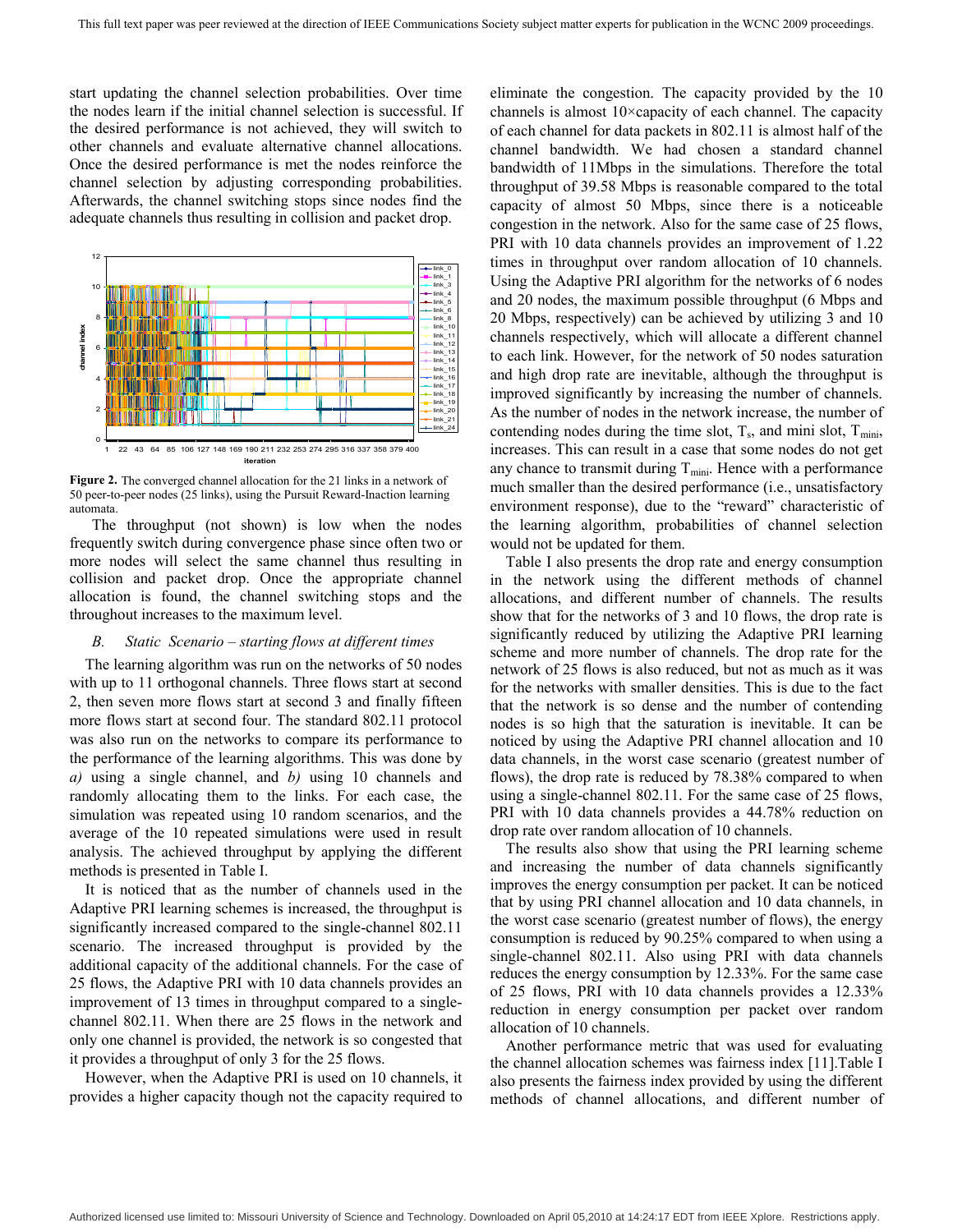channels. The results show that using the Adaptive PRI learning scheme and increasing the number of data channels improves the fairness index – especially when there are greater number of flows. It can be noticed that by using the Adaptive PRI channel allocation and 10 data channels, in the worst case scenario (greatest number of flows), the fairness index is increased by 3.7 times compared to when using a singlechannel 802.11. Also using the Adaptive PRI with 10 data channels increases the fairness index by 1.28%. For the same case of 25 flows, the Adaptive PRI with 10 data channels provides a 1.28% improvement in fairness over random allocation of 10 channels.

| TABLE I. PERFORMANCE OF CHANNEL ALLOCATION SCHEMES. |  |
|-----------------------------------------------------|--|
|                                                     |  |

|                                                                 | <b>Throughput (Mbps)</b><br>Drop rate(Mbps) |          |          | <b>Energy consumption (joules/packet)</b> |          |          | <b>Fairness index</b> |          |          |         |          |          |
|-----------------------------------------------------------------|---------------------------------------------|----------|----------|-------------------------------------------|----------|----------|-----------------------|----------|----------|---------|----------|----------|
|                                                                 | 3 flows                                     | 10 flows | 25 flows | 3 flows                                   | 10 flows | 25 flows | 3 flows               | 10 flows | 25 flows | 3 flows | 10 flows | 25 flows |
| $802.11 - single$<br>data channel                               | 4.20                                        | 3.89     | 3.00     | 0.77                                      | 15.98    | 47.00    | 0.00215               | 0.00807  | 0.01969  | 0.8028  | 0.4443   | 0.2157   |
| $PRI -$<br>3 data channels                                      | 6.12                                        | 12.44    | 12.19    | $\Omega$                                  | 5.82     | 38.80    | 0.00125               | 0.00235  | 0.00521  | 0.9716  | 0.8337   | 0.5129   |
| $PRI -$<br>10 data channels                                     | 6.15                                        | 20.57    | 39.58    | $\theta$                                  | 0        | 10.16    | 0.00109               | 0.00130  | 0.00192  | 0.9824  | 0.9531   | 0.8022   |
| $802.11 -$<br>10 data channels.<br>random channel<br>allocation | 6.20                                        | 18.80    | 32.53    | $\theta$                                  | 0.65     | 18.40    | 0.00105               | 0.00142  | 0.00219  | 0.9811  | 0.9475   | 0.7921   |

# *C. Mobile Scenario*

**TABLE II.** PERFORMANCE OF PRI WITH NODE MOBILITY

|                                          | PRI, 10 data channels |                 |                  |                  |                  |  |
|------------------------------------------|-----------------------|-----------------|------------------|------------------|------------------|--|
|                                          | Static (0<br>$m/s$ )  | $5 \text{ m/s}$ | $10 \text{ m/s}$ | $15 \text{ m/s}$ | $20 \text{ m/s}$ |  |
| <b>Throughput</b><br>(Mbps)              | 84.31                 | 83.68           | 82.96            | 81.84            | 79.44            |  |
| Drop rate<br>(Mbps)                      | 13.35                 | 14.10           | 14.62            | 15.71            | 17.78            |  |
| Energy<br>consumption<br>(joules/packet) | 0.00173               | 0.00174         | 0.00174          | 0.00176          | 0.00181          |  |
| <b>Fairness index</b>                    | 0.7066                | 0.6975          | 0.6900           | 0.6868           | 0.6636           |  |

In Section IV.B (static scenario) we mentioned the assumption of a static network topology during  $T_s$ . In this section we examine a case that the network topology undergoes changes during the  $T<sub>s</sub>$  period. We consider a larger network (1000mx1000m) and greater number of flows (50 flows, i.e. 100 peer-to-peer nodes). Then the behavior of the single-channel 802.11, randomly allocated 10 channels using 802.11, and the Adaptive PRI learning scheme in the case of mobility of the nodes were examined. For four different values of maximum speed (5, 10, 15, and 20 m/s) and also static case (0 m/s), 10 random scenarios were generated and the average of these repeated simulations were used for comparison. Table II presents the results for using the Adaptive PRI and 10 channels. The speed change does not show a significant effect on the performance. However, in general, these larger network scenarios with a higher traffic flow show a lower performance compared to the static case (Section IV.B).

**TABLE III.** PERFORMANCE OF DIFFERENT SCHEMES WITH NODE MOBILITY

|         | $10 \text{ m/s}$                                                          |                           |
|---------|---------------------------------------------------------------------------|---------------------------|
| channel | $802.11 - 10$ data<br>$ 802.11 - single $ channels, randomly<br>allocated | PRI – 10 data<br>channels |

| <b>Throughput (Mbps)</b>                     | 15.51    | 69.97    | 83.68    |
|----------------------------------------------|----------|----------|----------|
| Drop rate (Mbps)                             | 80.43    | 26.92    | 14.10    |
| <b>Energy consumption</b><br>(joules/packet) | 0.008398 | 0.001940 | 0.001735 |
| <b>Fairness index</b>                        | 0.2169   | 0.6263   | 0.6975   |

By using the Adaptive PRI learning scheme, the throughput, drop rate and energy consumption show a significant improvement compared to the case that 802.11 is used with randomly allocated 10 data channels (Table III). Also compared to the single-channel 802.11, both Adaptive PRI and 802.11 over randomly allocated 10-data channel are performing significantly better.

The throughput is improved by 19.6%, the drop rate is reduced by 47.6%, the energy consumption per packet is reduced by 10.6% and the fairness index is improved by 11.4%. Also compared to the single-channel 802.11, both Adaptive PRI and 802.11 over randomly allocated 10-data channel are performing significantly better.

# V. CONCLUSIONS

In this paper we propose a distributed dynamic channel allocation algorithm for wireless networks whose nodes are equipped with single radio interface. The periodic nature of the algorithm makes it dynamic and enables the channel allocation to adapt to the topographic changes, possible loss of some channels, mobility of the nodes, and the traffic flow changes. The Adaptive Pursuit learning algorithm runs periodically on the nodes, and adaptively finds the optimum channel allocation that provides the desired performance while the convergence of the algorithm is guaranteed. The simulation results for static and mobile networks of different densities and data channels demonstrate that a significant improvement is achieved in throughput, drop rate, energy consumption per packet, fairness index when compared to the single-channel. 802.11 and random allocation of the channels.